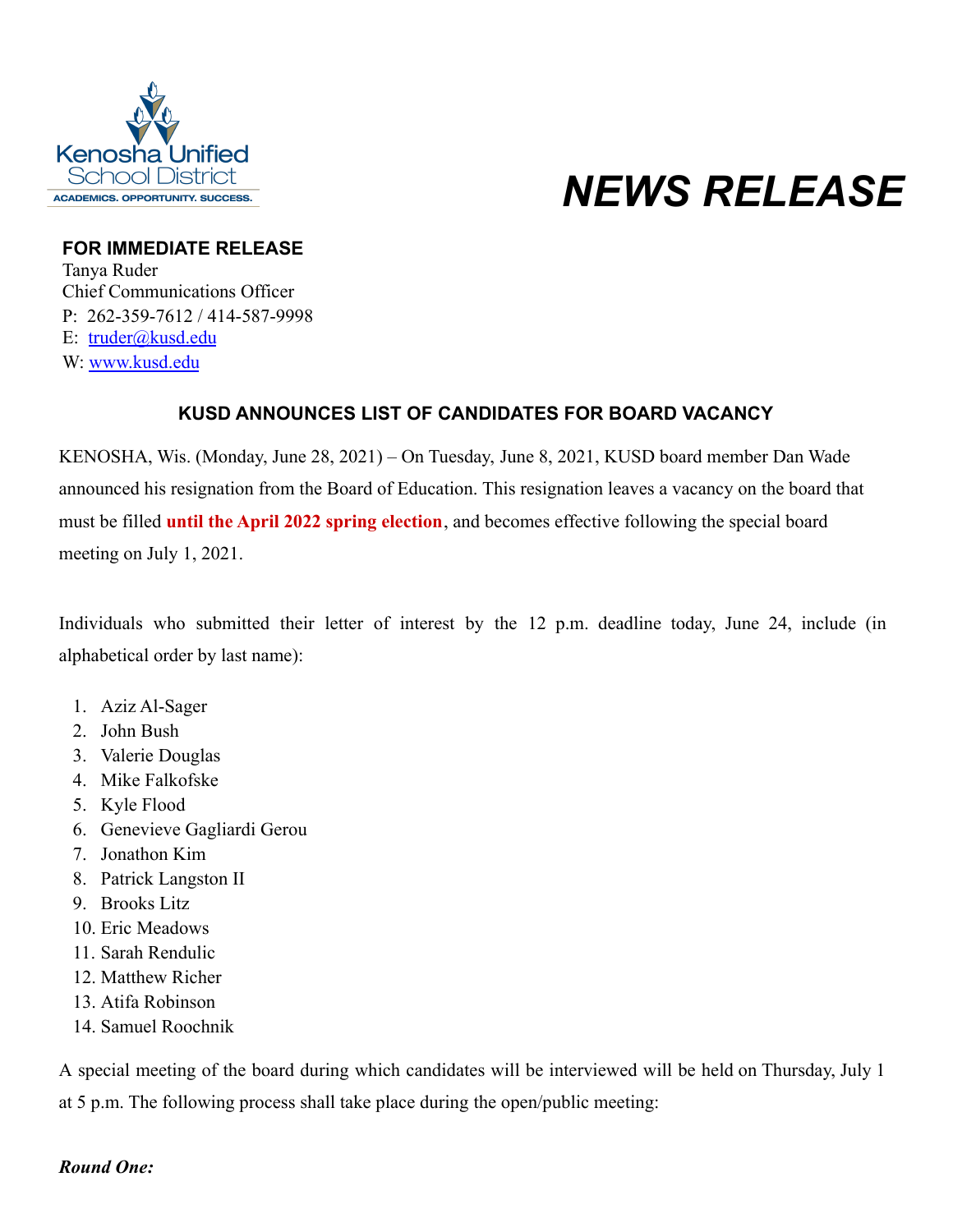- Candidates will be interviewed one at a time in reverse alphabetical order.
- Candidates will be asked to sit in an adjacent room until it is their turn to be interviewed.
- Board members should prepare four possible questions prior to the meeting.
- Each board member will ask one question of a candidate, resulting in each candidate answering six questions within a given time frame.
- Each board member will ask the same question of all candidates.
- Board members will ask their questions in the order that roll call is taken.
- Each candidate will have two minutes to answer questions, and the board secretary will keep time.
- After responding to all questions, candidates may remain in the boardroom.

### *Narrowing of Candidates*

After all candidates have been interviewed, board members will be asked to narrow the field using the following suggested procedure:

- Each board member will list, in writing, their top three choices.
- The Superintendent or their designee will review the lists and only those candidates appearing on two or more lists shall be eligible for the second round of interviews.
- If desired, unsuccessful candidates may remain in the boardroom.

### *Round Two:*

- Board members will ask a follow up question, if desired, of the remaining candidates.
- Board members will ask the same question of all remaining candidates.
- Candidates will have two minutes to respond to questions.
- As with the first round, candidates will be asked to sit in an adjacent room until it is their turn to be interviewed.
- After all candidates have had an opportunity to answer the second round of questions, board members will be asked to rank the remaining candidates in order of preference, assigning the highest number to their most preferred candidate and the lowest number (1) to their least preferred candidate.
- The Superintendent or their designee will then add up the accumulated points and report them to the board in writing.
- The board may then recess for a short time.

### *Appointment*

- The board vacancy may be filled at the July 1, 2021, special board meeting as follows:
	- o Following the interview process, motions will be in order for filling the board vacancy.